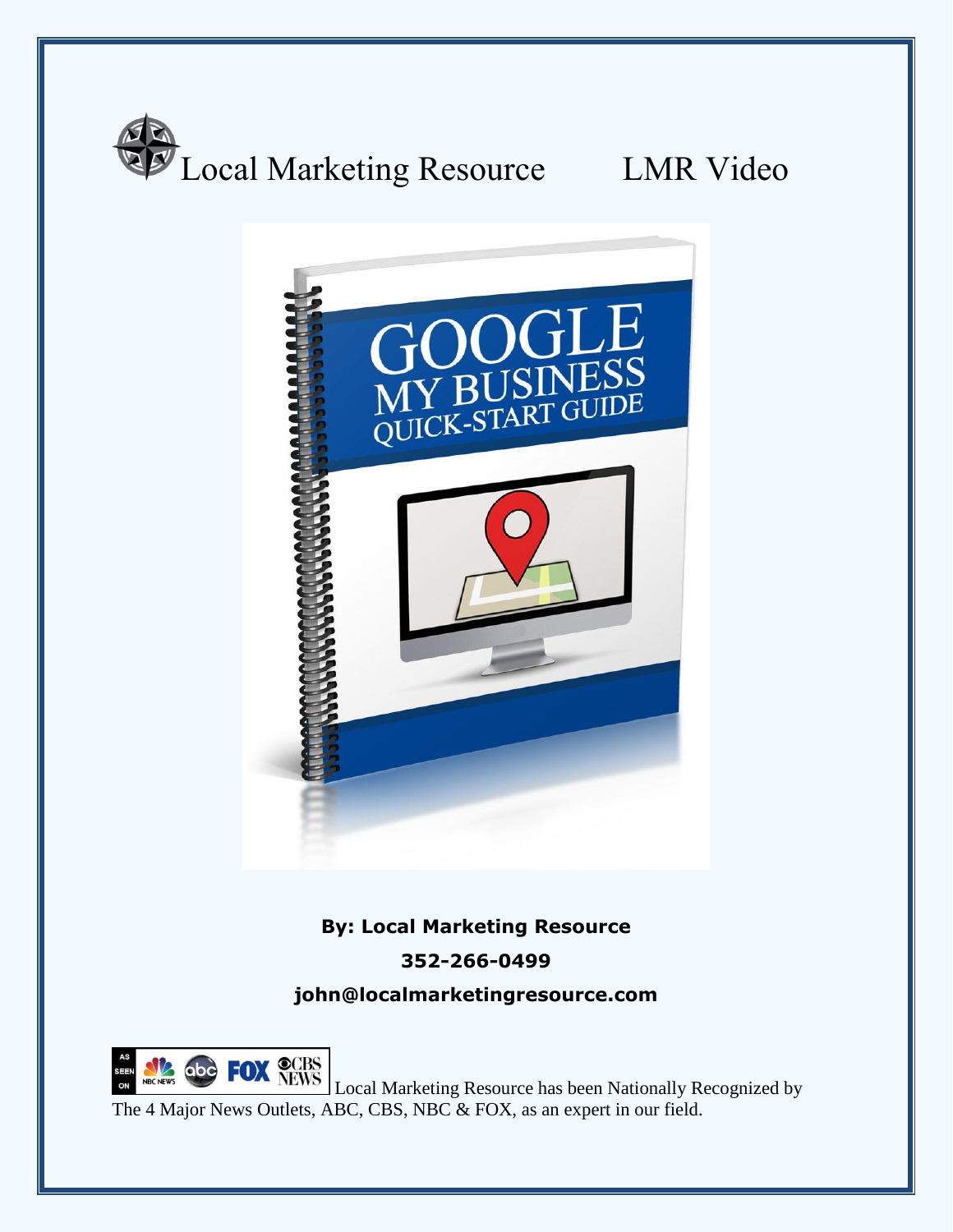



of being found in *local* and *mobile* search results.

As a small business looking to connect with more local consumers, *these*  search results are the most valuable ones you can pursue. Getting ranked locally is also a lot easier and less time consuming than attempting to compete with the entire world. Not only that, but focusing on local rankings will also help you reach geo-targeted consumers who are more likely to become real customers.

Google My Business is a new dashboard which replaces Google Places for Business and Google+ Local. Google has experimented with both platforms in the past, which has left many business owners feeling confused and frustrated.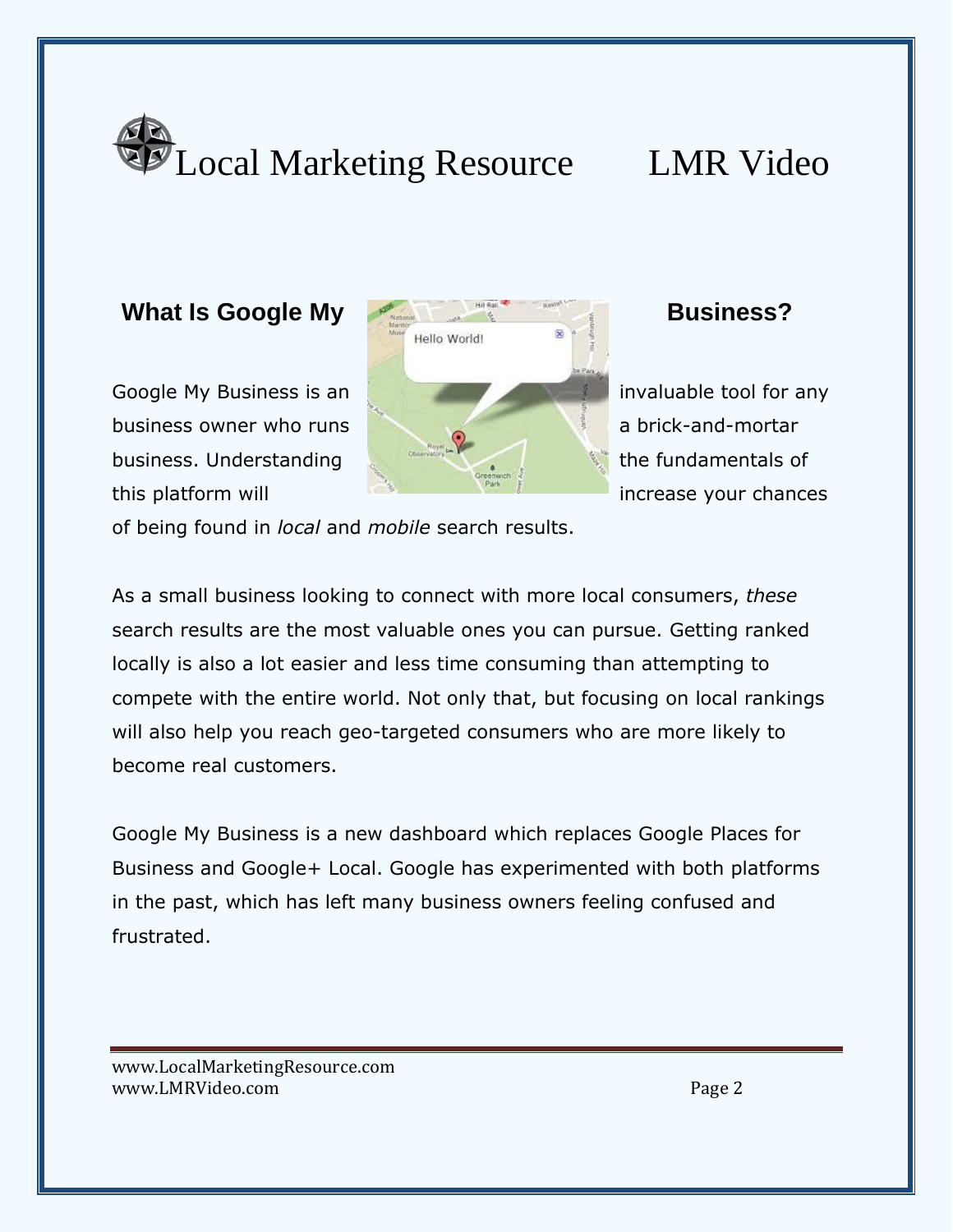

The new Google My Business dashboard will eliminate this confusion by allowing you to manage your company information across all of Google's platforms, including Search, Maps, and Google+. It's a one-stop solution that should help you simplify the whole listing management process in the going forward.

Accessing the dashboard is easy. You can do it from the Google My Business platform on your PC, or you can download the Google My Business App for the Android iOS and use it on your mobile device. Either method will allow you to access and control all of the dashboard functions.

While I can't promise you that Google won't change things up in the future, I *can* promise that this integrated system makes things a lot easier right *now*. So here are some step-by-step instructions to help you become familiar with the Google My Business platform.

# **How to Get Started on Google My Business**

Getting started is simple.

1. First, visit the following link: [http://www.google.com/business.](http://www.google.com/business)

www.LocalMarketingResource.com www.LMRVideo.com and the settlement of the settlement of the settlement of the settlement of the settlement of the settlement of the settlement of the settlement of the settlement of the settlement of the settlement of the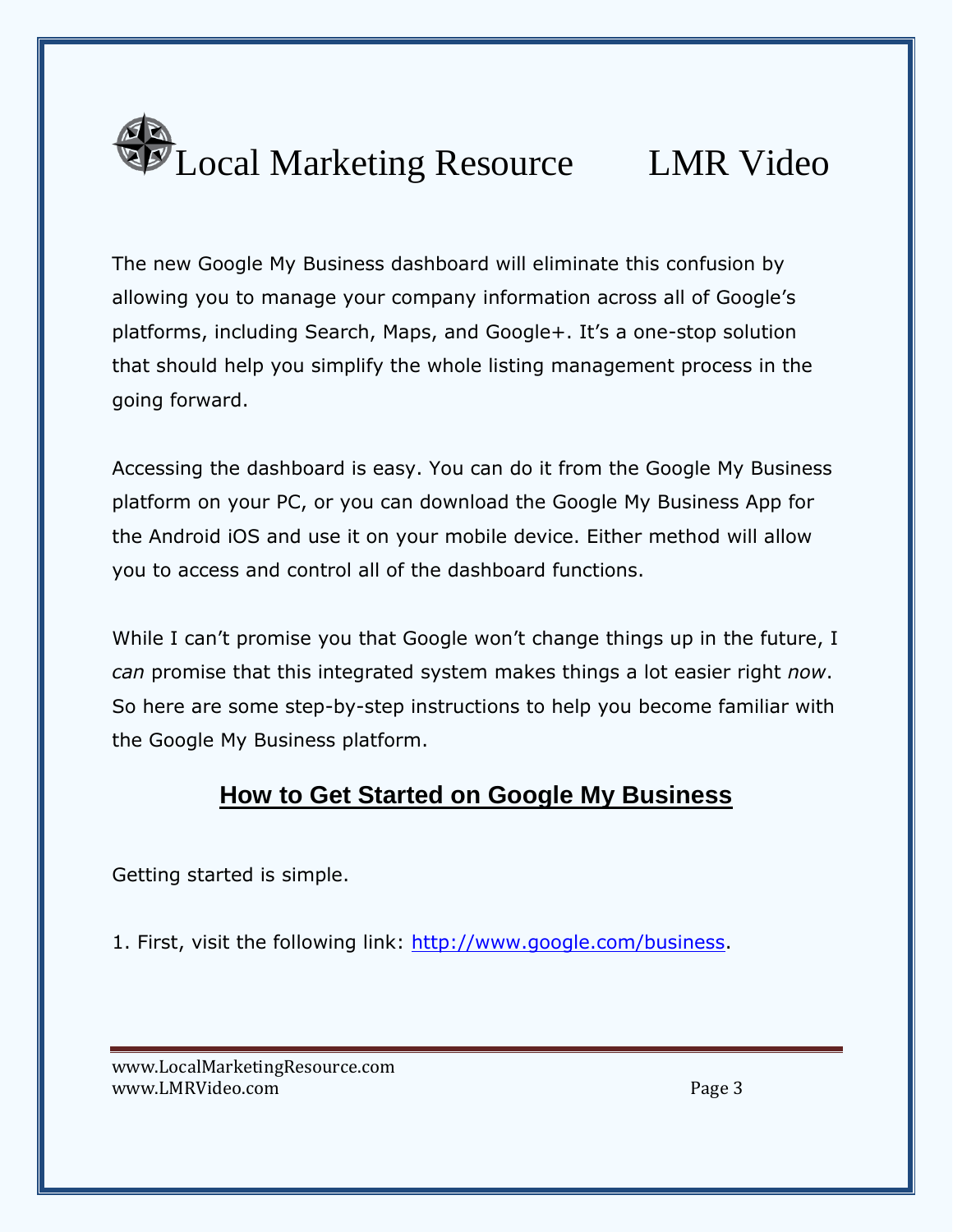

2. If you already have a Google Places or Google+ Local account, just sign in. Your listing should have automatically been upgraded to Google My

Business. You'll be taken to the new dashboard, which I'll show you in a moment (see Step 6).

3. If you've never done anything with Google before, then you'll need to choose the "Get on Google" button. You'll be taken to the following screen:



Simply search for your business name and address; there is a good chance that Google will already have your company listed. That is because they have aggregated information from a lot of different sources to populate their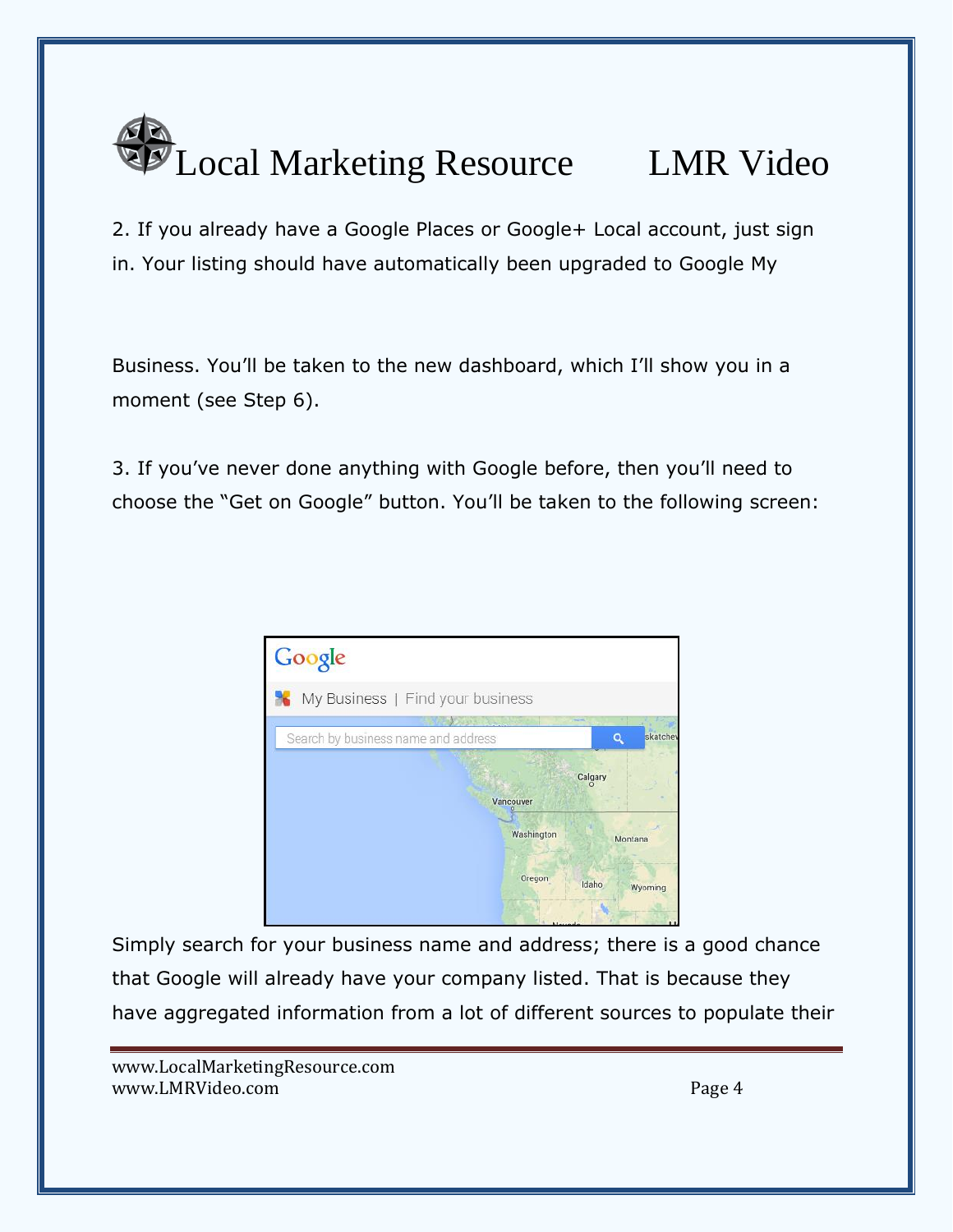

platform. However, there is no guarantee that the information is correct. So this is why you need to complete your profile, verify it, and optimize it.

4. If your business is already in the system you can click on the listing to claim it. You'll see a box that looks like this:



Obviously, Google doesn't want just anyone claiming listings; so you will have to verify that you're the rightful owner of the business. Google will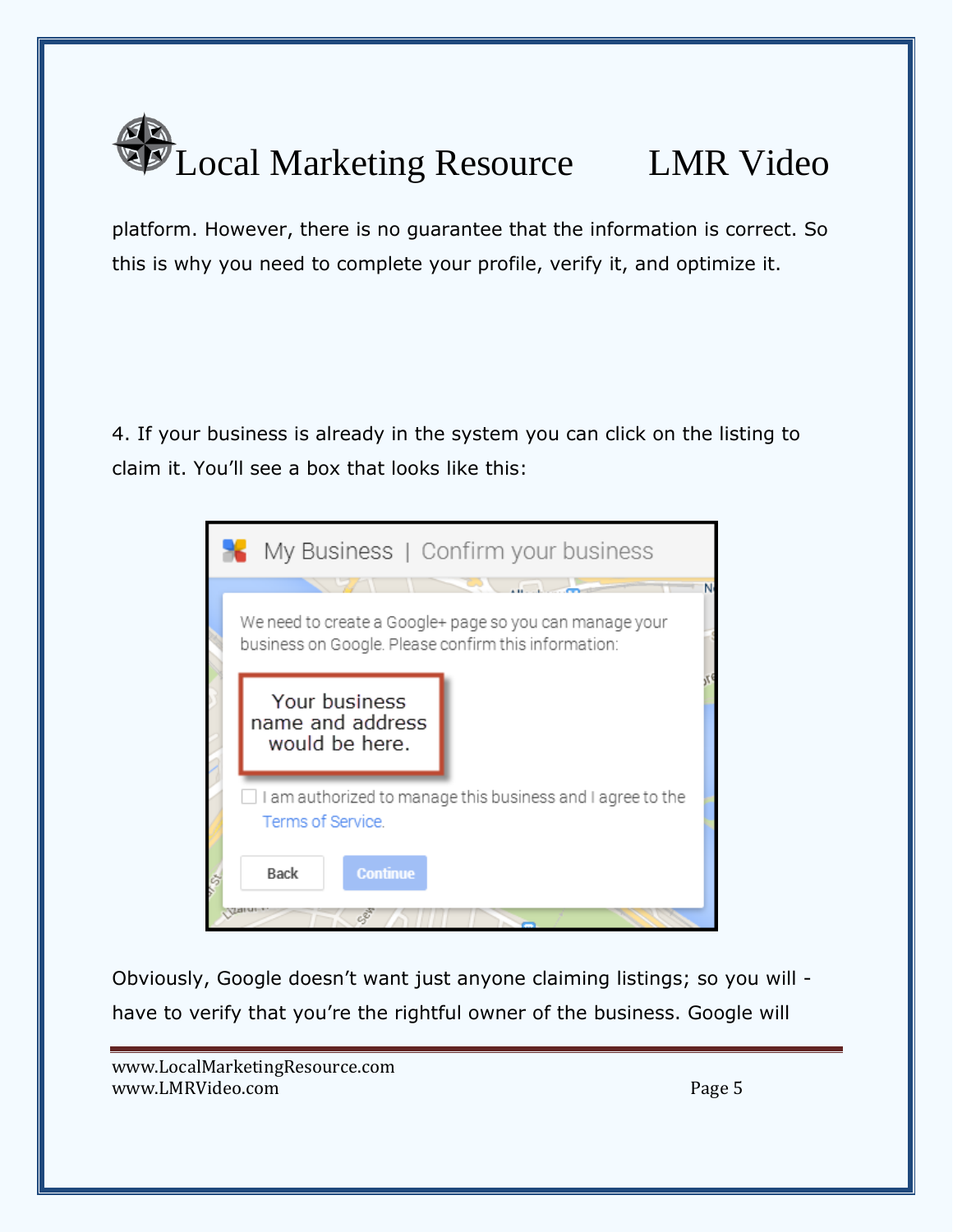# Local Marketing Resource LMR Video

either offer you the option to do this right away, over the phone, or they'll want to send a post card with a special code. You won't be able to access all of the features of Google My Places until you complete this verification process.

5. If your business is *not* in the system, you'll have to add it. Just click on the option that says, "None of these match, add my business." You'll be taken to this very simple form.

| Country / Region<br><b>United States</b>                                                  |   |
|-------------------------------------------------------------------------------------------|---|
| Street address                                                                            |   |
|                                                                                           |   |
| City                                                                                      |   |
| State<br>ZIP code<br>Please select                                                        |   |
| Main business phone<br>羅→                                                                 |   |
| Category<br>Enter a category                                                              | Q |
| I deliver goods and services to my customers at their<br>location - Important information |   |
| Back<br><b>Continue</b>                                                                   |   |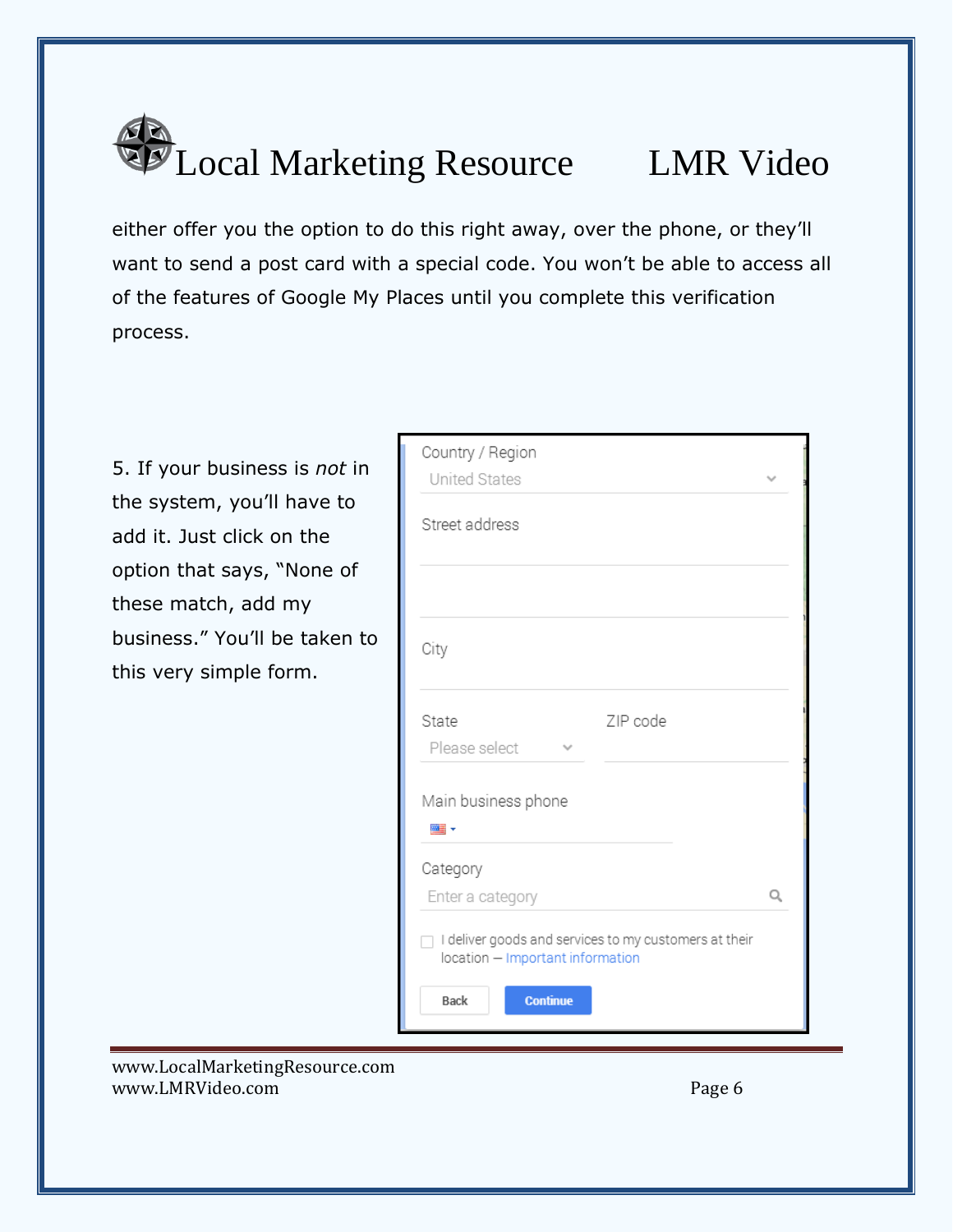

Fill out your information. Make sure that you are **100% accurate** as you do so. You'll want to use your legal name, your local physical address, and your exact business phone number. All of this information should be entered the exact same way everywhere online, including your website and other local listing sites. For instance, if you routinely type out the word "Street" then make sure you do so here and everywhere else. Don't use "St." If you're ABC Business, LLC., then include the LLC. All of this will matter when it's time to build up your rankings later.

6. Once you've logged in, you'll be able to view your dashboard. You can access all of the Google My Business Features here. As you can see, you can easily access reviews, insights about your page's performance, the Google Adwords Express feature, the Google+ social media platform and YouTube by interacting with this menu.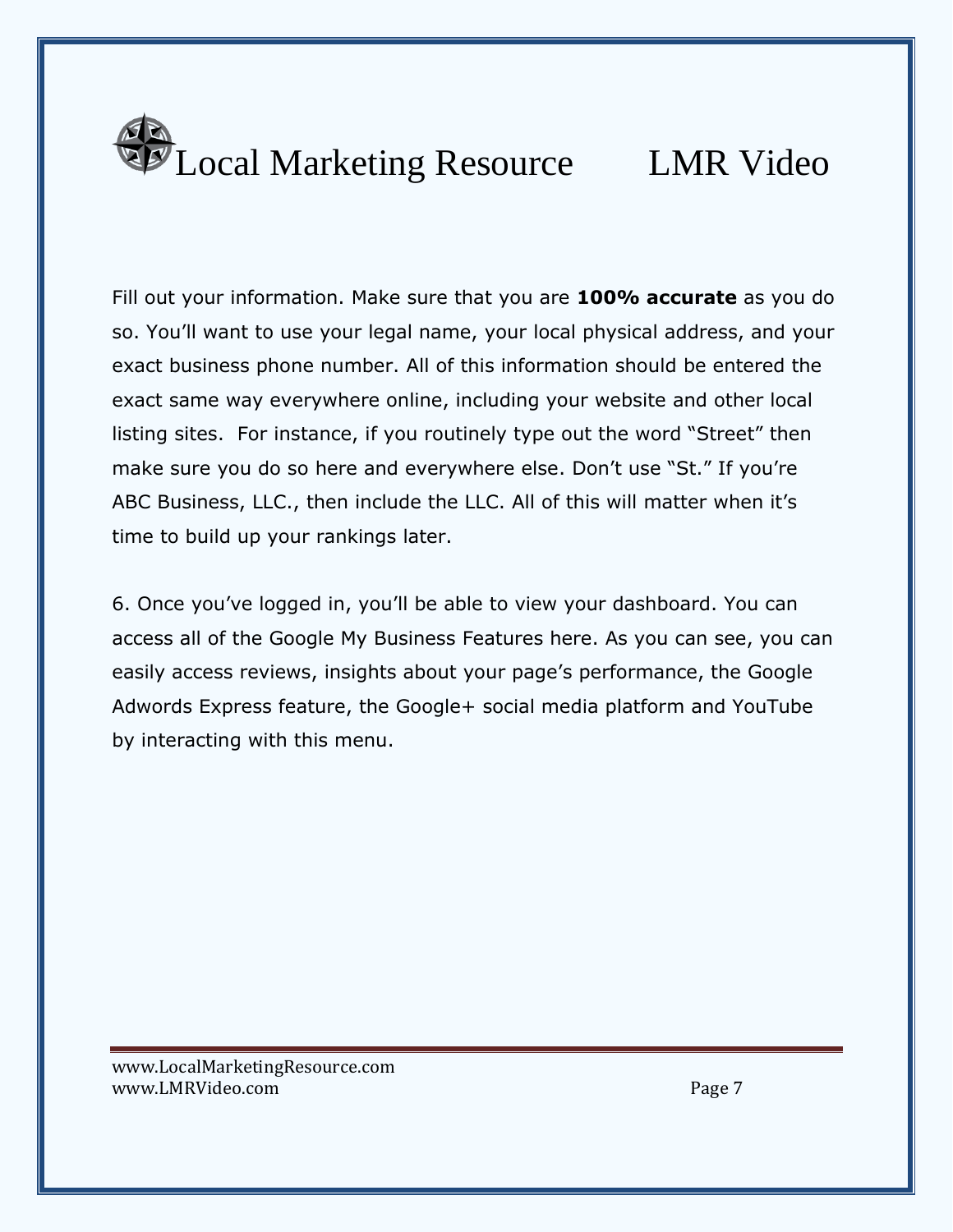

Google My Business offers several new and existing features which new users, as well as veteran users of Google Places or Google+ Local, should be aware of. Once you login to the new dashboard, you can take a closer look at how each of these features work together to boost your overall online presence and help you save time.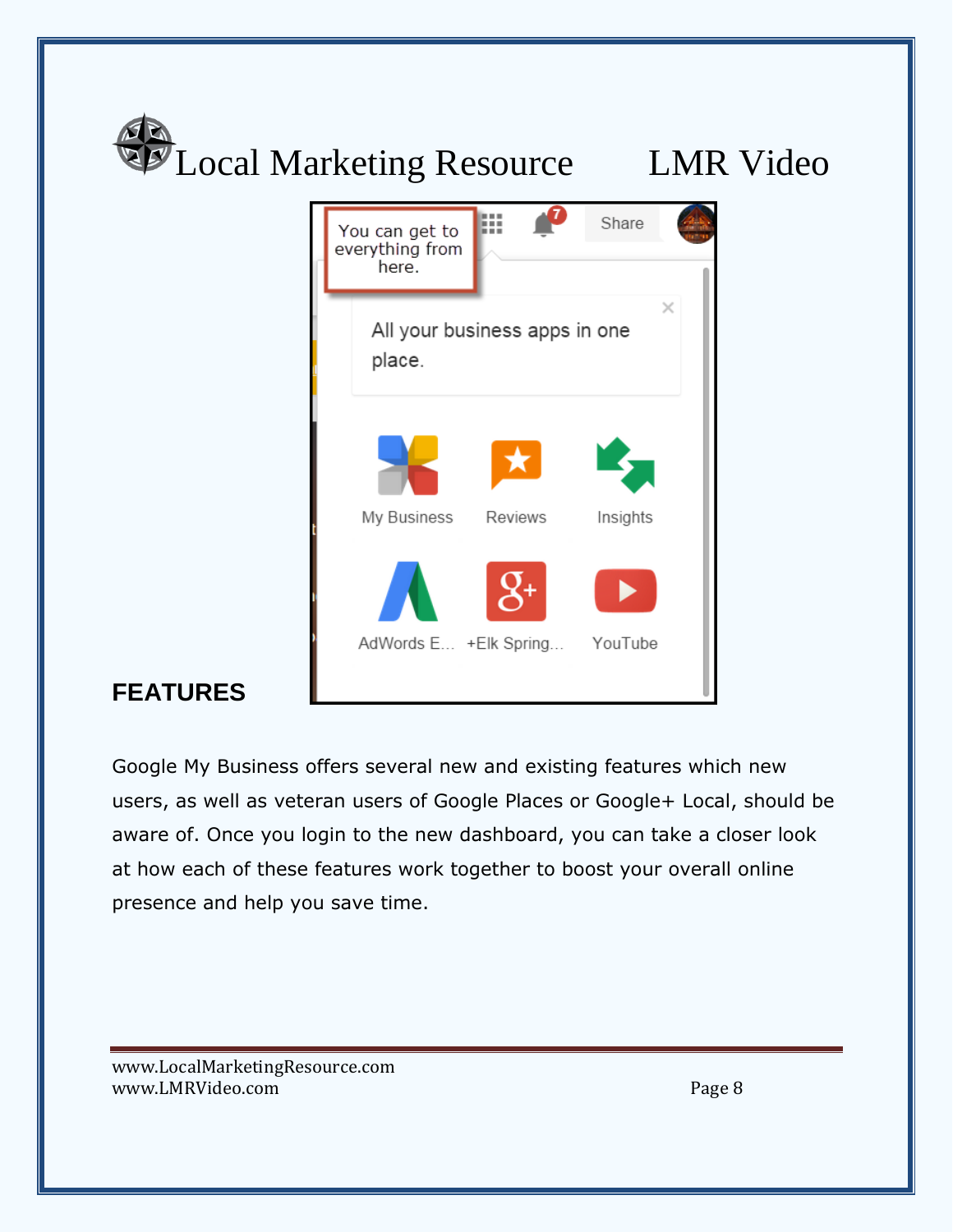

### **Pages Type**

No small business is the same, so Google gives you some choices when it comes to setting up your local page - based on your business type or industry. You can choose between the Store Front, The Service Area, and the Brand page.

If you already had Google+ Local set up then you should have already been upgraded to the appropriate page type. You can change it by editing your business information.

### **Virtual Tours**

This feature lets you add video so that you can give customers a view of your business in action. Using this feature is a great way to reach out and connect with potential customers. Once people get a behind the scenes sneak peek into your company, many of them will trust you more and feel more comfortable doing business with you.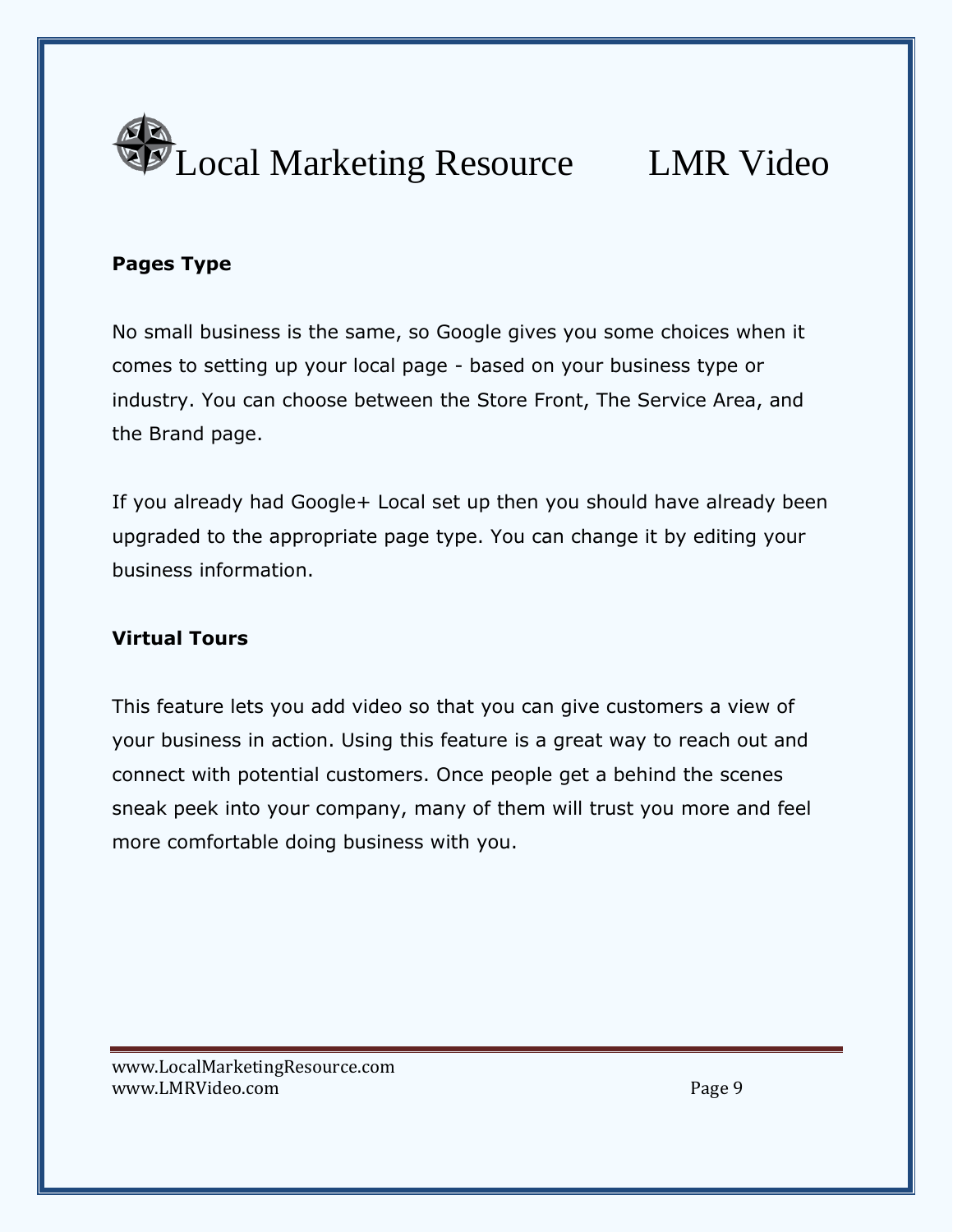

### **Reviews**

Google My Business makes it much easier to deal with customer reviews. As you may know from previous experience with Google+ Local, reviews play a major role in your ability to rank in Google's Local Search results.

Reviews also matter to your reputation. It's hard to get someone to try a new establishment if it has a steady stream of bad reviews. So it pays to encourage your customers to leave reviews and for you to engage and respond to reviews (both negative and positive).

Wish a bad review could go away? You can't remove reviews; only Google can do that, which is highly unlikely under normal circumstances. But you *can* respond to them. From your Dashboard, click "Manage Reviews." You'll see a page that looks like this one.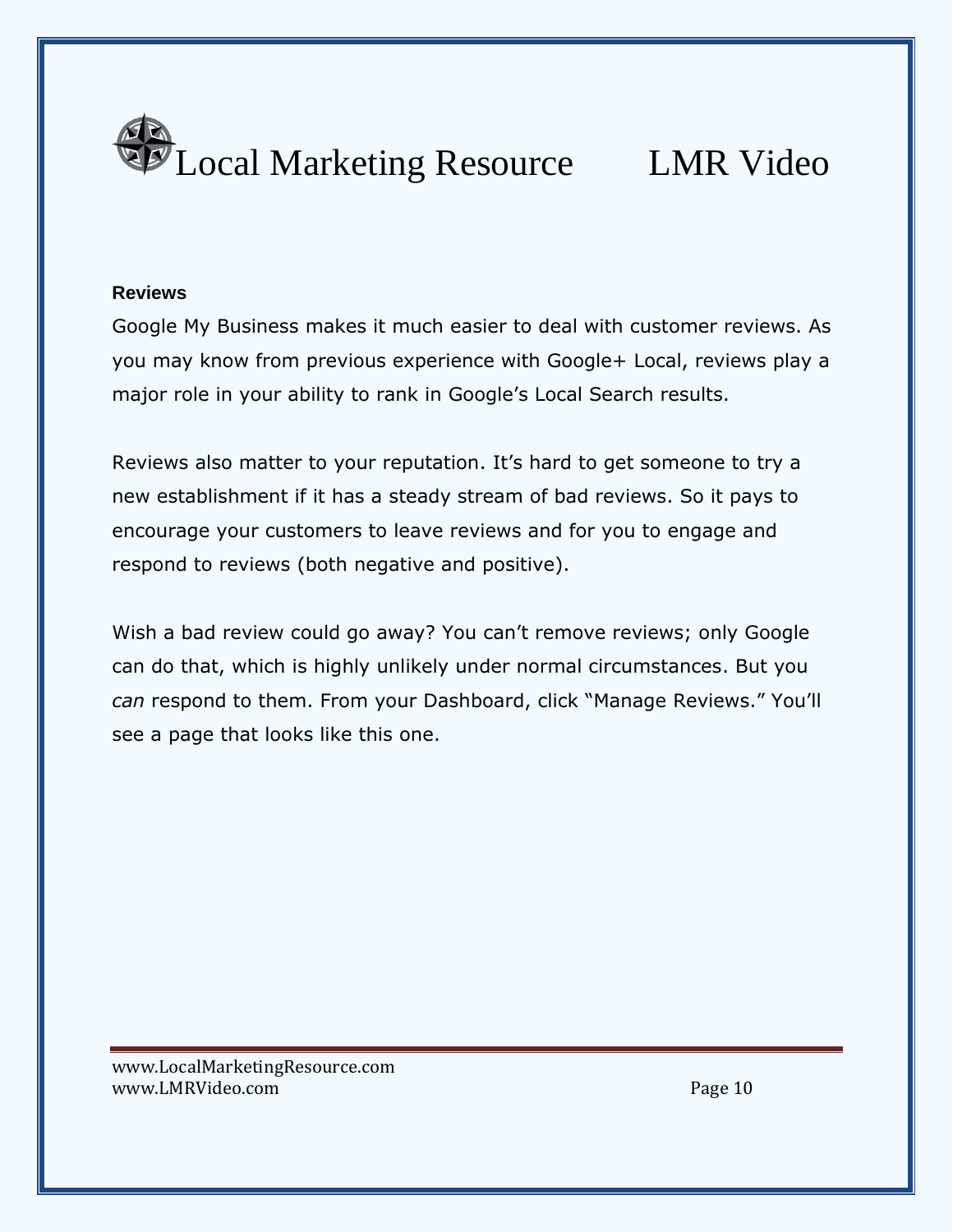



As you can see, you can respond to each review by choosing the "View and Reply" button. Often, this is a very good idea, since it shows people that you actually care about customer service, and that you're willing to engage.

You can thank people for their good reviews, and you can try to work things out with those who have taken the time to leave complaints. Either way, it's far easier than the old process, which involved many more steps.

You can also take a look at review analytics.

This is an incredibly beneficial tool, as it helps you monitor your reputation, not just on Google, but all over the web. It tells you where all of your reviews are coming from, so that you can check them out and respond to them as necessary on other sites.

www.LocalMarketingResource.com www.LMRVideo.com and the state of the state of the page 11 and the page 11 and the page 11 and the page 11 and the page 11 and the page 11 and the page 11 and the page 11 and the page 11 and the page 11 and the page 11 and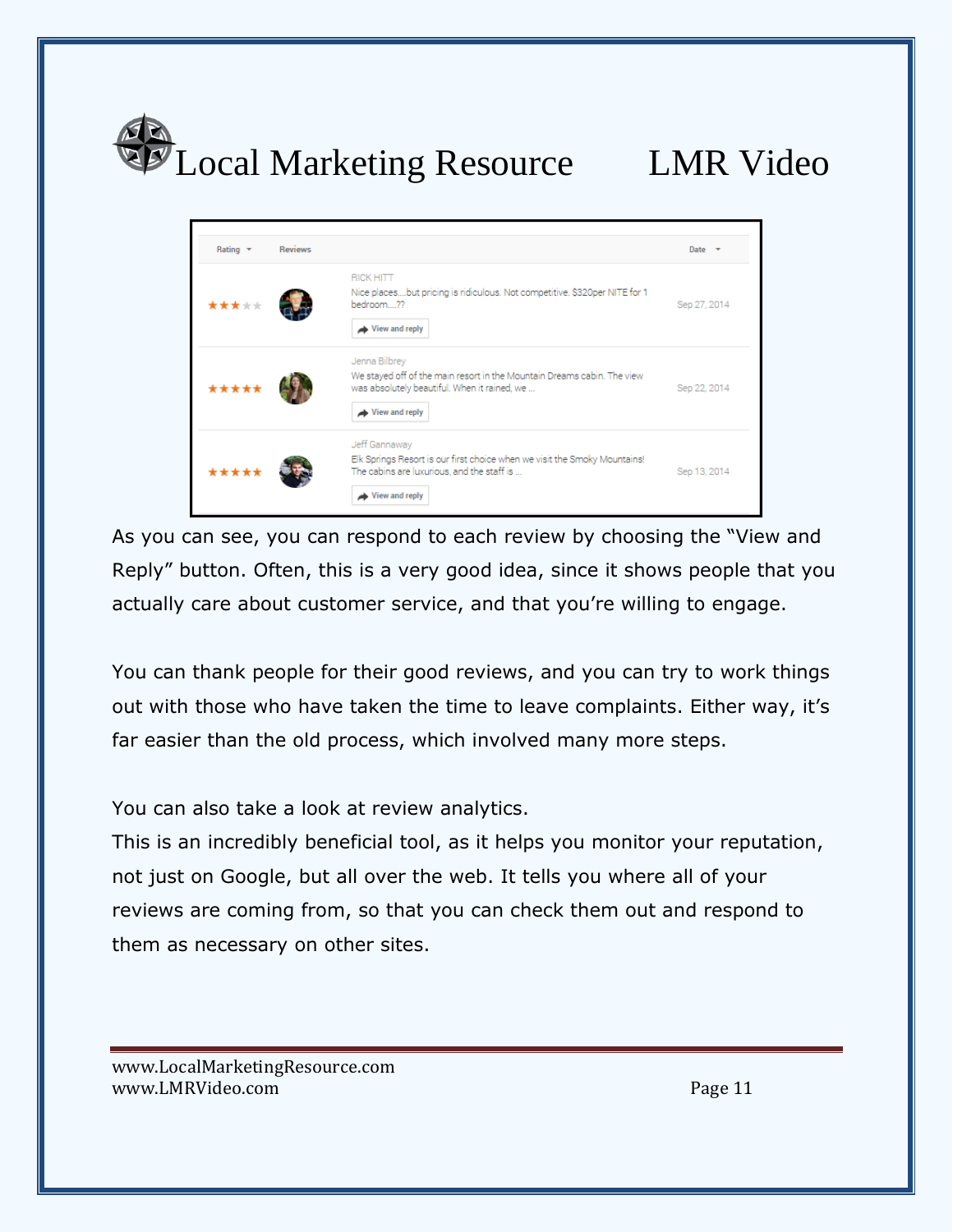

There's a good chance that Google is using the sum total of all of this review data to make decisions about how it will rank you. In the past, it looked like reviews on other sites had only a very small impact on your local rankings.

However, this report indicates that reviews on other sites might start playing a larger role in the algorithm. Time will tell. In the meantime, gathering reviews continues to be an important part of the small business owner's marketing strategy. So I would recommend that most business owners focus

www.LocalMarketingResource.com www.LMRVideo.com and the community of the community of the community of the community of the community of the community of the community of the community of the community of the community of the community of the community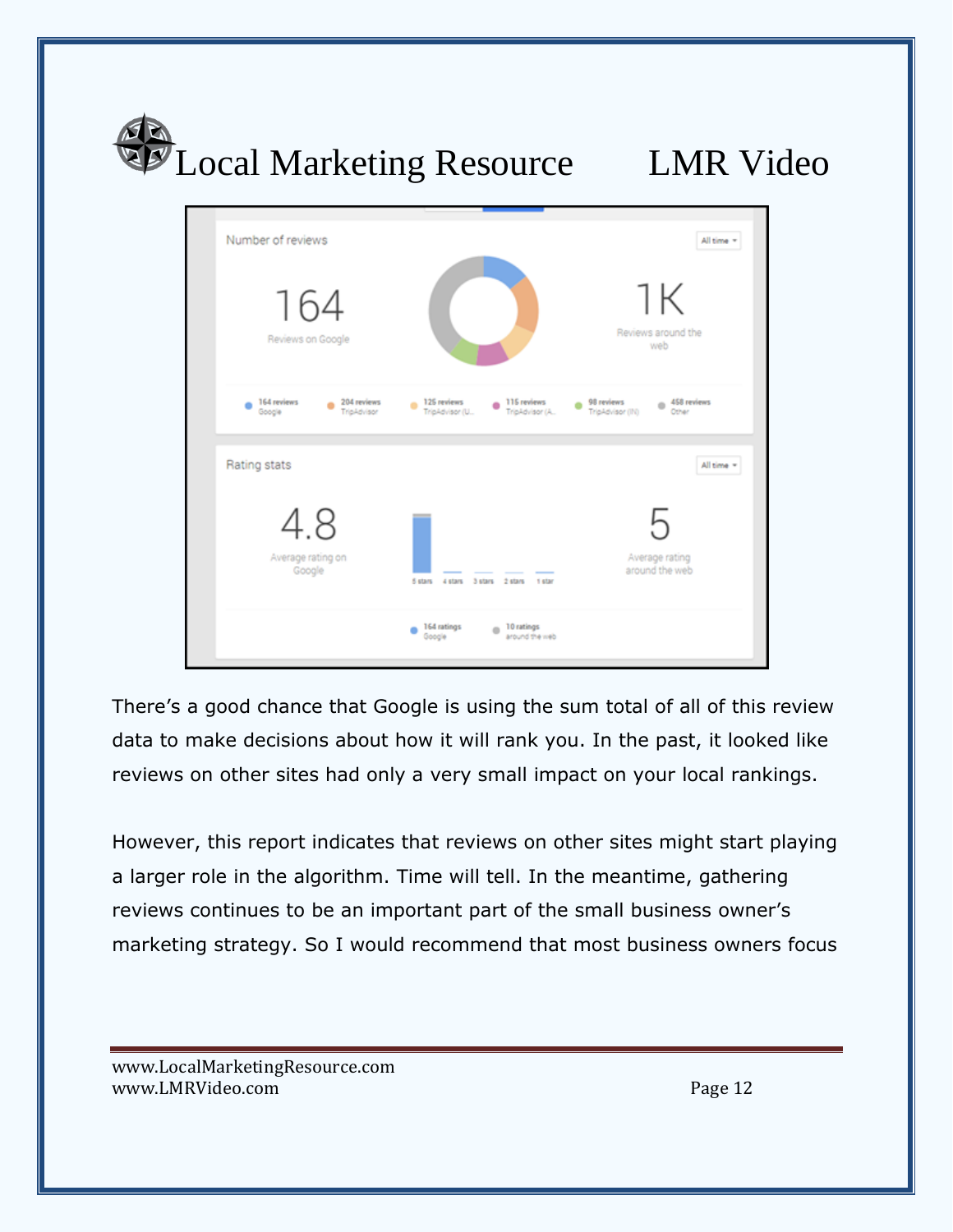

on getting customers to write the bulk of those reviews into Google My Business.

### **Insights**

The Insights feature allows you to access analytics reports and data so that you can understand how your Google My Business profile is performing. You can view the number of views your pages are getting, the number of times people are clicking through to your primary website, and the number of times people ask for driving directions so that they can visit your establishment.

You can also view engagement on each of your social posts. If a post is performing particularly well, you'll know that you should use more content like that to drive additional engagement. If a post is performing poorly, you can adjust your social strategy appropriately.

Finally, you can get some insight on your Google+ followers. As you gather followers, Google will attempt to gather data on where those people are coming from, and who they are. If you aren't getting many followers, this data may not show up. But if you are, you should see their location, gender, and age. This data can help you plan more audience-appropriate content for your Google+ profile and other marketing efforts.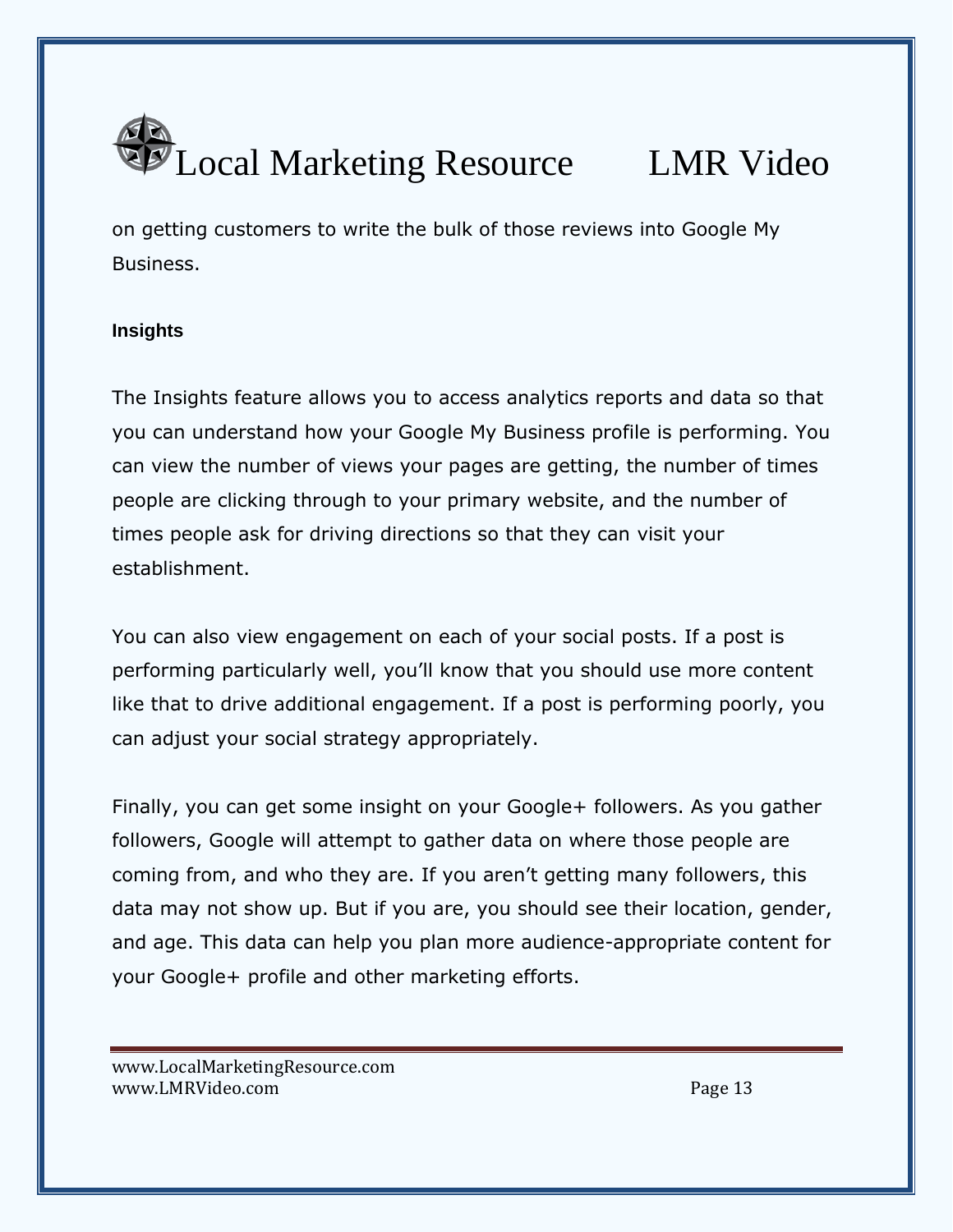

### **AdWords Express**

If you use PPC campaigns to drive traffic to your business website, you'll really enjoy this more user-friendly AdWords interface. Before Google My Business you would have had to go to a separate login page to access AdWords.

Now you can create, launch, activate, and deactivate ads in the same place that you are managing the rest of your Google marketing efforts. You can easily track your ad's performance from the AdWords dashboard, as well.

| Inactive                                    | Superb Pizzas<br>Our pizzas can't be beat<br>www.example.com<br>1-999-999-9999<br>You'll love our extra-large pizzas,<br>Delivery is fast or it's free!<br>9 1600 Amphitheatre Pkwy, Mountai |  |  | ×              | Inactive |                                                                                                                           | Yum Pizza                         | $\sim$ |
|---------------------------------------------|----------------------------------------------------------------------------------------------------------------------------------------------------------------------------------------------|--|--|----------------|----------|---------------------------------------------------------------------------------------------------------------------------|-----------------------------------|--------|
|                                             |                                                                                                                                                                                              |  |  |                |          | Free Pizza delivery @ Yum<br>www.example.com<br>1-999-999-9999<br>Not only are our pizzas delicious,<br>delivery is free! | 9 1600 Amphitheatre Pkwy, Mountai |        |
| Clicks<br>Views<br>3<br>4,792               |                                                                                                                                                                                              |  |  | Views<br>2,202 |          | Clicks<br>3                                                                                                               |                                   |        |
| Calls<br>Amount spent<br><b>\$5.09</b><br>U |                                                                                                                                                                                              |  |  | Calls          |          | Amount spent<br><b>S4.53</b>                                                                                              |                                   |        |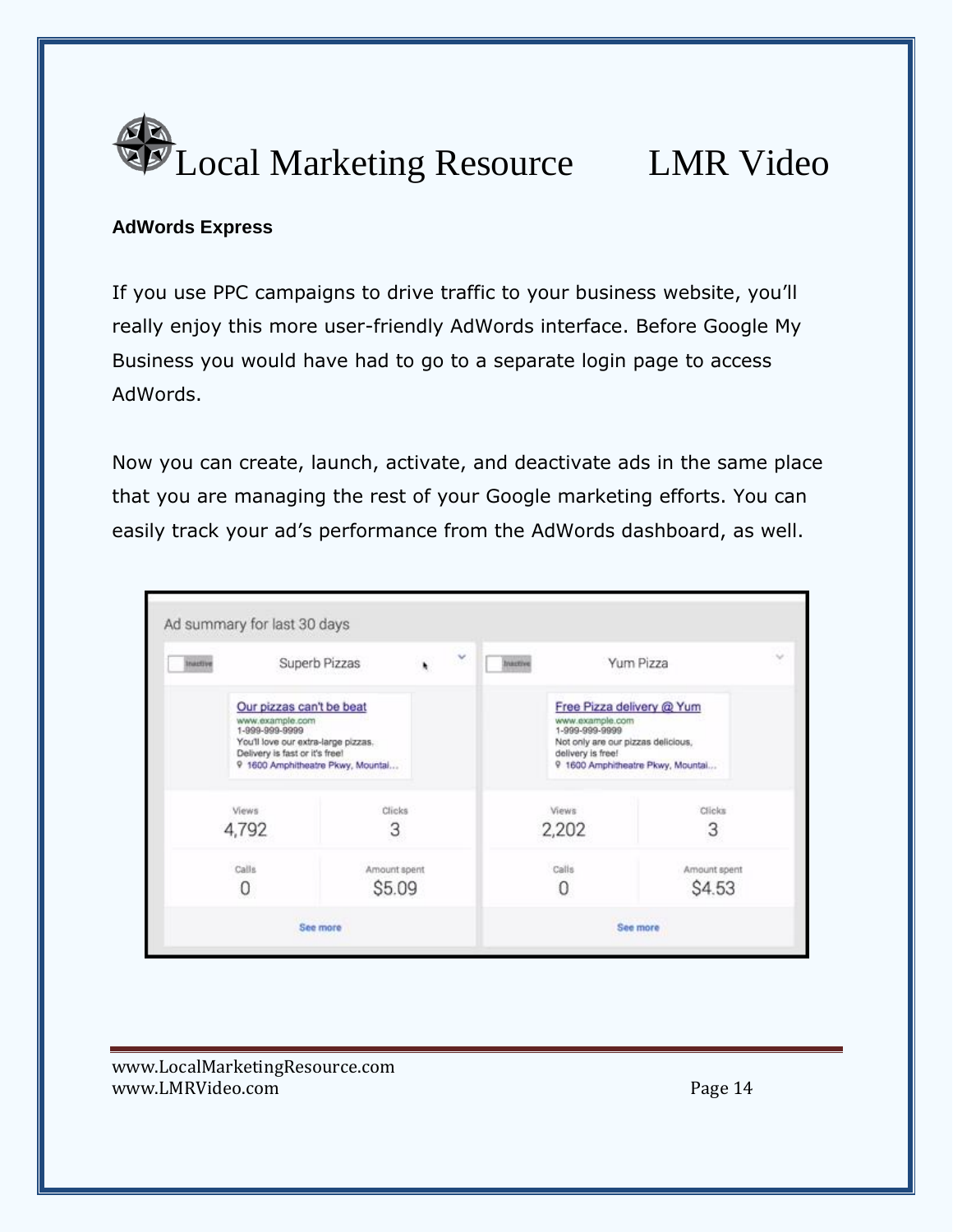

From here, you can make some decisions—are you getting a large enough return on your investment? Do you need to deactivate some campaigns? All of this can be done from the drop down arrow next to the ad name. This will give you a menu that includes options for changing your ad's headline or editing the text, deactivating the ad, or removing it entirely.

### **Engage and Interact with Google+ Followers**

You'll find that this feature functions pretty much as it always did. You'll see a quick social update feature right under your dashboard header.



You can simply type and share. However, you will have to get off of your dashboard if you want to interact with the greater social platform. To do this, you will select the Google+ icon on your menu.

By the way, if you haven't been using the Google+ social profile, you should really consider it. Google+ offers a distinct advantage over every other social profile out there because Google includes the content of your posts in the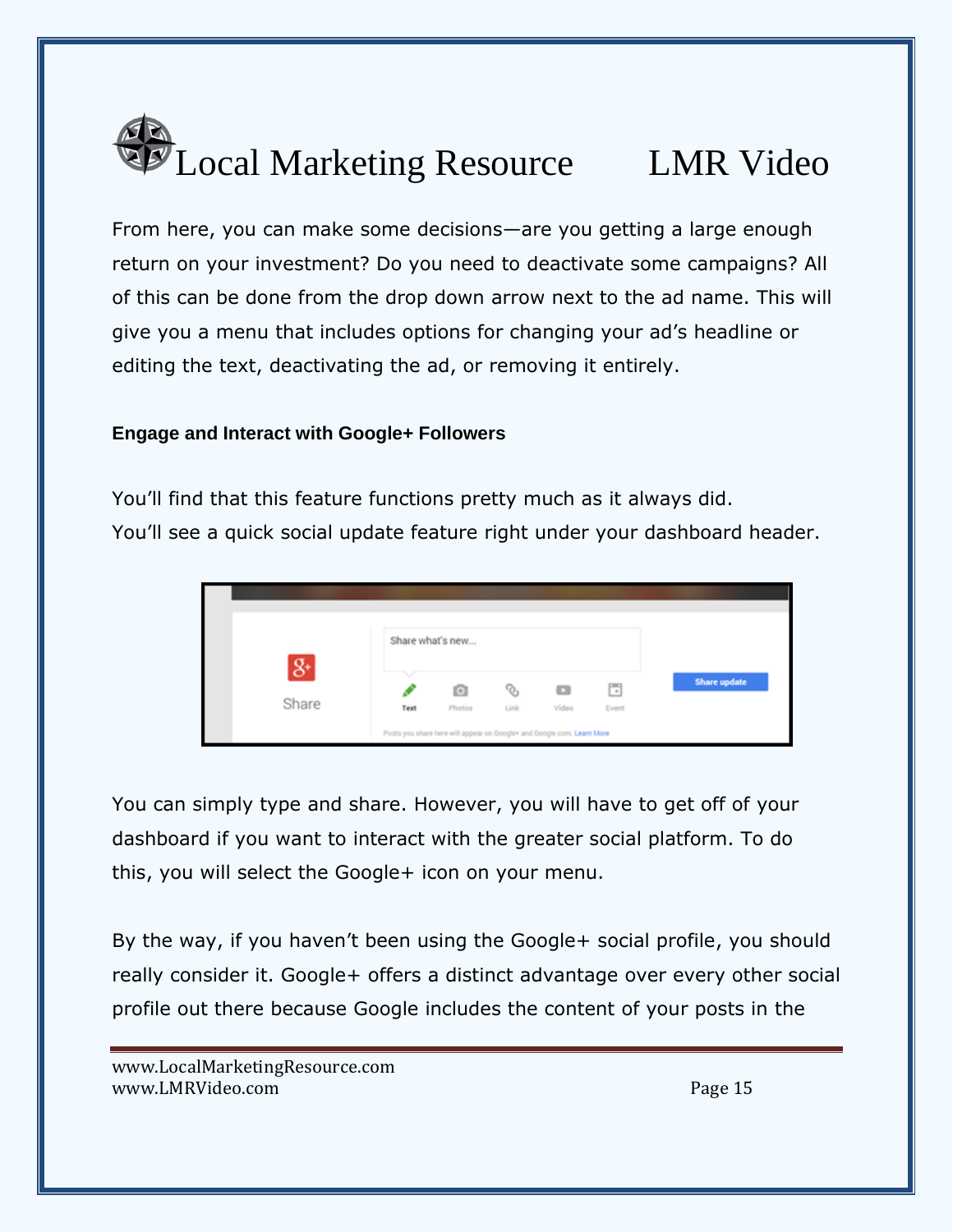

search results. This offers yet another way to get your business seen and heard in an increasingly crowded marketplace. Google+ has become just as important to the average business owner as Facebook, so don't neglect it.

### **Bulk Upload Tool**

There is one more tool I want to share with you. This one isn't as readily apparent on your dashboard as the others.

The Bulk Upload Tool allows a business to easily manage information for ten or more locations. The early Google+ Local platform did not provide business owners with multiple locations any easy or intuitive way to manage these locations. Google My Business has corrected this problem.

You will visit <http://www.google.com/local/manage> to begin using this tool. You will enter each location's information into an Excel spreadsheet using [this template.](https://docs.google.com/a/google.com/spreadsheet/ccc?key=0AtAMaLBhiYxedHRucWhlVUxNZ0QwOUJJSDFwbDRkd2c#gid=0) Then you will upload your spreadsheet. Make sure you read through all of [Google's quality guidelines](https://support.google.com/business/answer/3038177) before attempting to do this, or you may experience verification problems.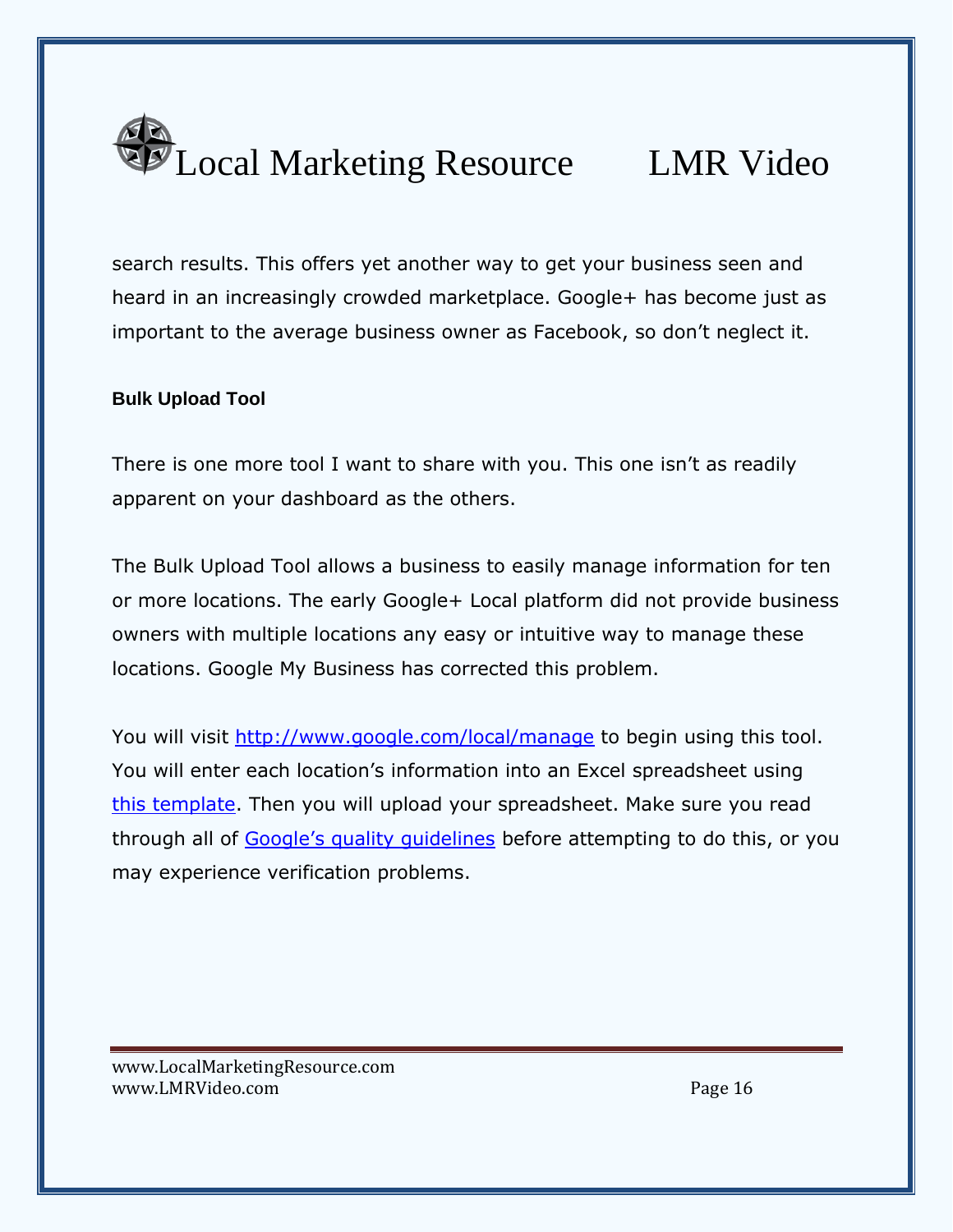

# **Tips for Using Google My Business**

Google can be a bit picky at times. If you want to use Google My Business successfully, then you'll need to employ several best practices to get the most out of the platform. Each of these pointers will help you avoid verification issues, Google penalties, and ranking problems that can prevent you from experiencing all of the benefits Google My Business has to offer.

1. Make sure you complete every step of the process as thoroughly and as completely as possible. Fill out as much information about your business as possible. There a lot of "fake businesses" out there who attempt to set up profiles for nefarious purposes. Google wants to make sure you aren't one of them. If you provide more information you'll give Google more reason to believe your profile is trustworthy, which means you can expect to experience an increase in your rankings.

2. Use your legal business name—not a nickname. Using a nickname or an abbreviated version of your name slows down the verification process, reduces your trustworthiness in Google's eyes, and creates a listing which contradicts listings in other directories—which are important. In a moment, I'll explain exactly why this is so important (see Tip #7).

www.LocalMarketingResource.com www.LMRVideo.com and the state of the state of the state of the page 17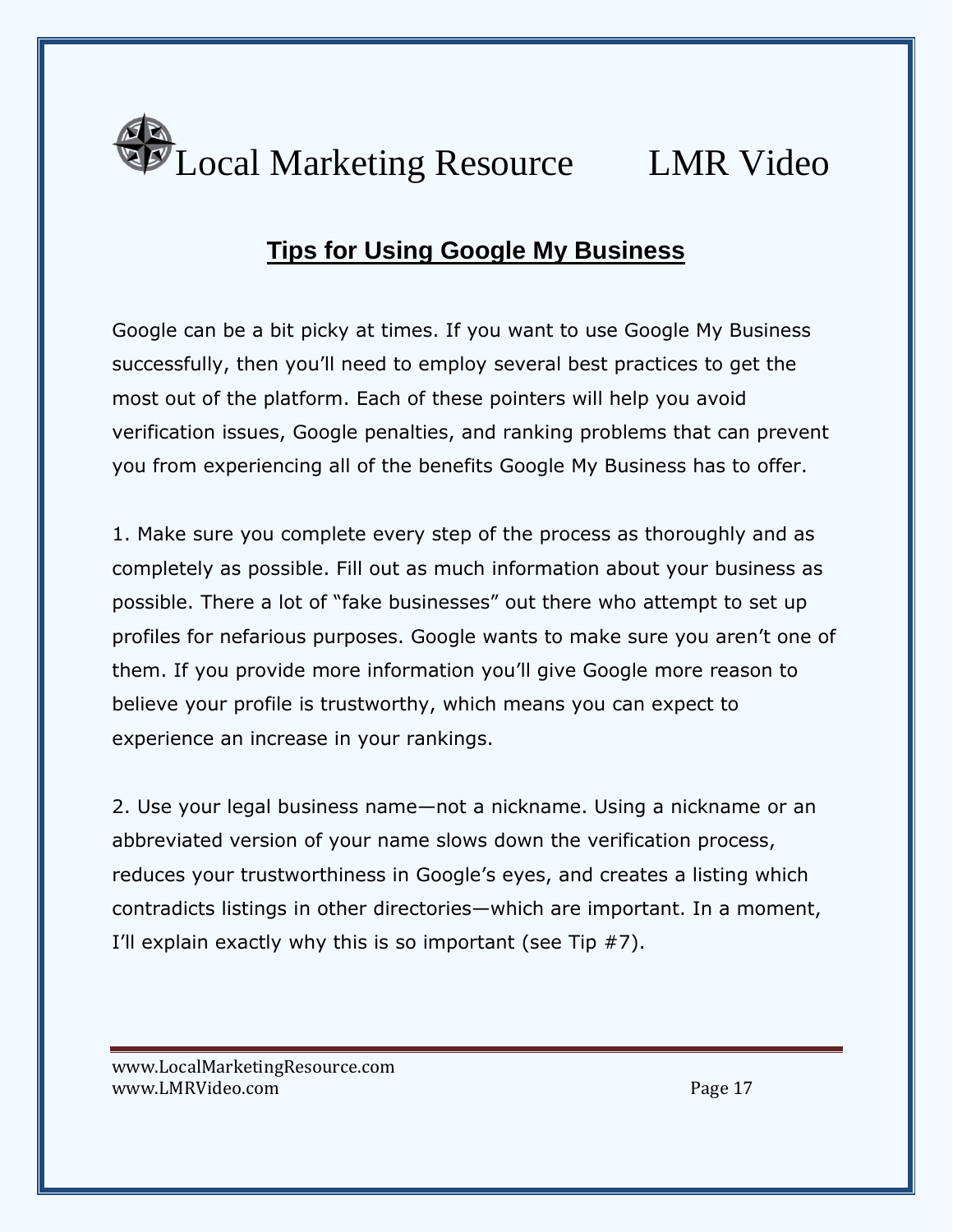

3. Use your physical, business address precisely as the US Postal Service uses it, right down to spelling out the word "Street" if that is what the postal service does. Again, see Tip #7 to find out why.

4. Use a local phone number—not a 1-800 number. You want to strengthen Google's perception of your business as being a good fit for *location based search results*. That means you want to show Google an area code that fits the location you're trying to rank for. 800 numbers are also far less trustworthy than traditional local numbers.

5. Add your hours of operation. Again, Google wants to see more information. So do customers. Besides, when you do this you get a perk. Customers who click on your business listing during your hours of operation will see a cheerful, "Open now!" right under your business hours. This may inspire them to take the next step, which is, of course, getting into their car, showing up at your doorstep, and spending some money.

6. Create a detailed overview of your business. Keep in mind that Google does not want to see slogans, URLs, store codes or phone numbers in this section. You need to avoid exaggerated claims like: "The best hair salon in town!" You can, however, give more details about your location: "A full service hair salon in Brooklyn's Williamsburg District" would be just fine.

www.LocalMarketingResource.com www.LMRVideo.com and the state of the state of the state of the state of the state of the state of the state o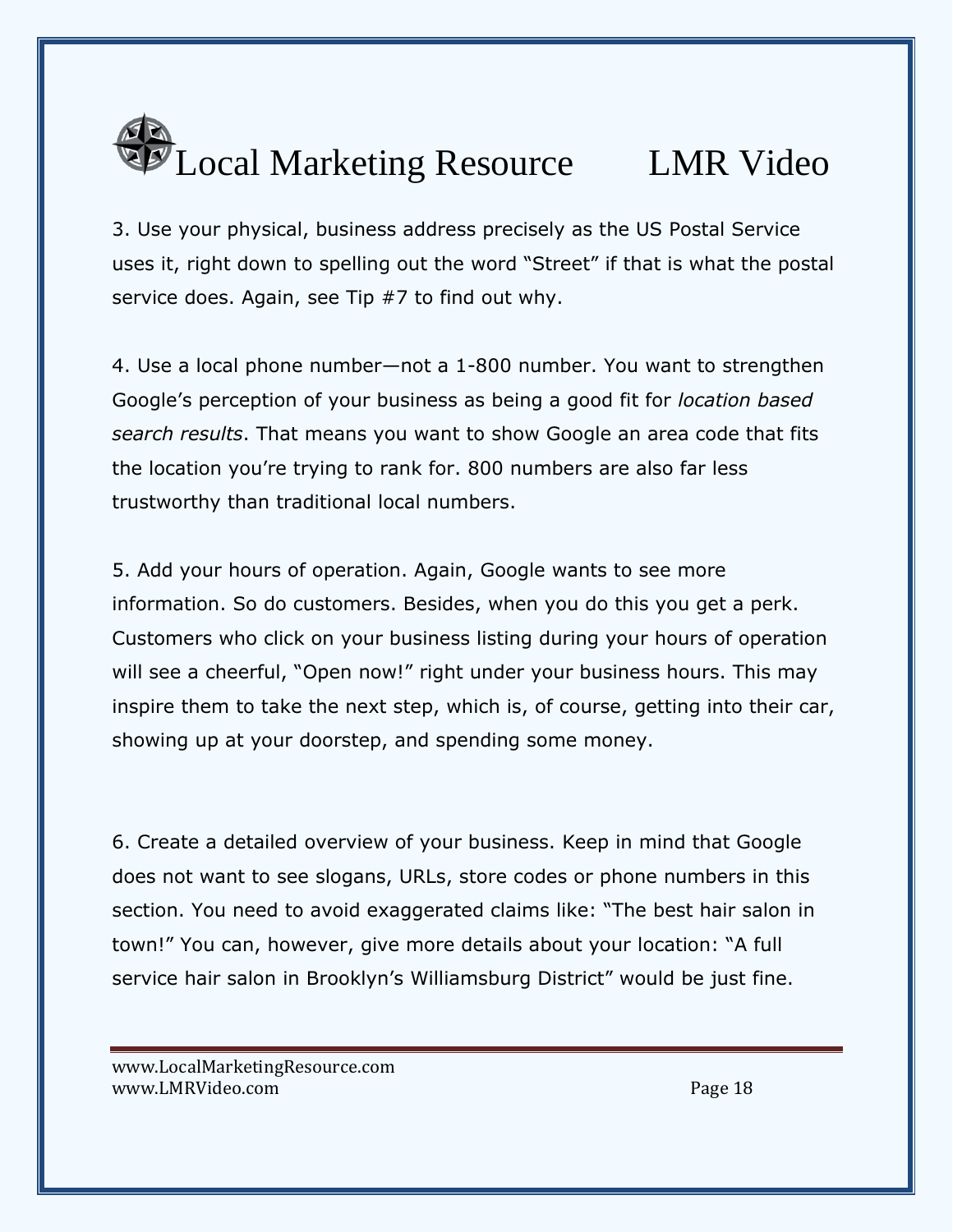

7. Get NAP (name, address, phone number) citations to improve your rank. You receive a *citation* when anyone lists your name, address, and phone number somewhere on the Internet. You'll usually see citations in a directory of some kind, but they don't have to be. Placing your NAP in the footer of all of your web pages counts, too. Here's the catch: the NAP has to match the address in Google My Business in order to count. And it has to be an *exact match*. That's why you're safest using your legal name, and it's why you should take the time to look up the US Postal Service's version of your address. That's the address that Google is going to treat as trustworthy.

You probably have some citations already thanks to data aggregators. However, you do not have to *rely* on those services, and, indeed, you shouldn't. You'll miss vital opportunities if you wait for others to list you and there's no guarantee that others will list your business in an accurate, helpful way.

You should actively make citation-building a priority. You can start by targeting the "usual suspects," which are:

- Yelp
- Yellowpages.com
- Citysearch.com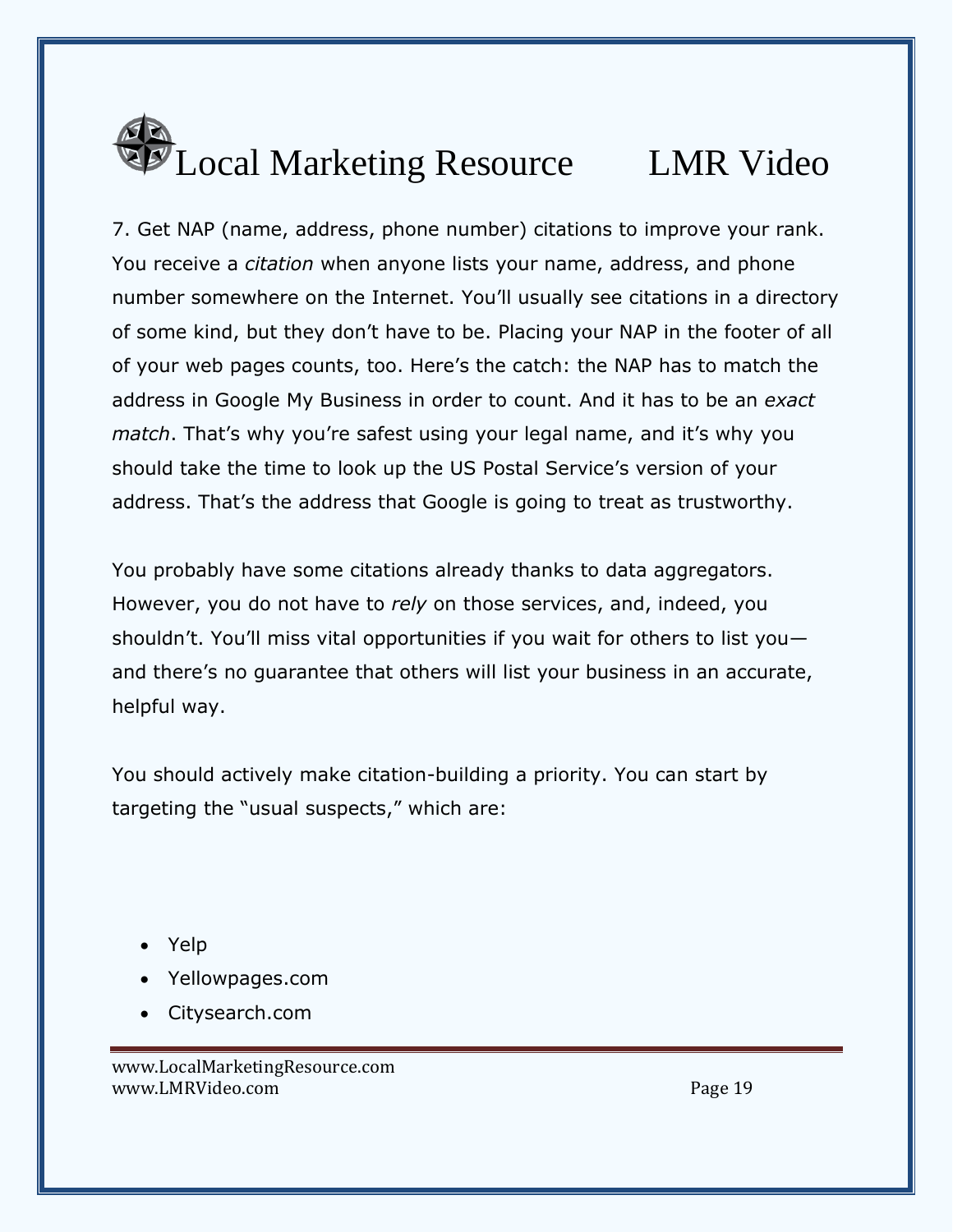

- Facebook.com
- Manta.com
- Merchantcircle.com
- Superpages.com
- Switchboard.com

The [Whitespark Local Citation Finder](https://www.whitespark.ca/local-citation-finder) is one of the easiest and best tools that you can use in order to update, claim, verify, and add citations across the Internet. You can use it to check and claim existing citations, and you can use it to create new ones. It's incredibly comprehensive. It also allows you to check out your competition, giving you an opportunity to build more citations.

It is a paid tool, but it's not an expensive paid tool. It's also the tool that the pros use to make sure they're hitting every citation opportunity.

Citation building can be tedious. Every site has its own rules and its own verification processes. You'll have to make an account on each site. However, it's also an easy way to market your business. Most web searchers click on the top local search result first. As a result, most of those web searchers end up doing business with that business. Therefore, being first is going to pay off in a big way, so your goal should be to get there (or very close to it at the least).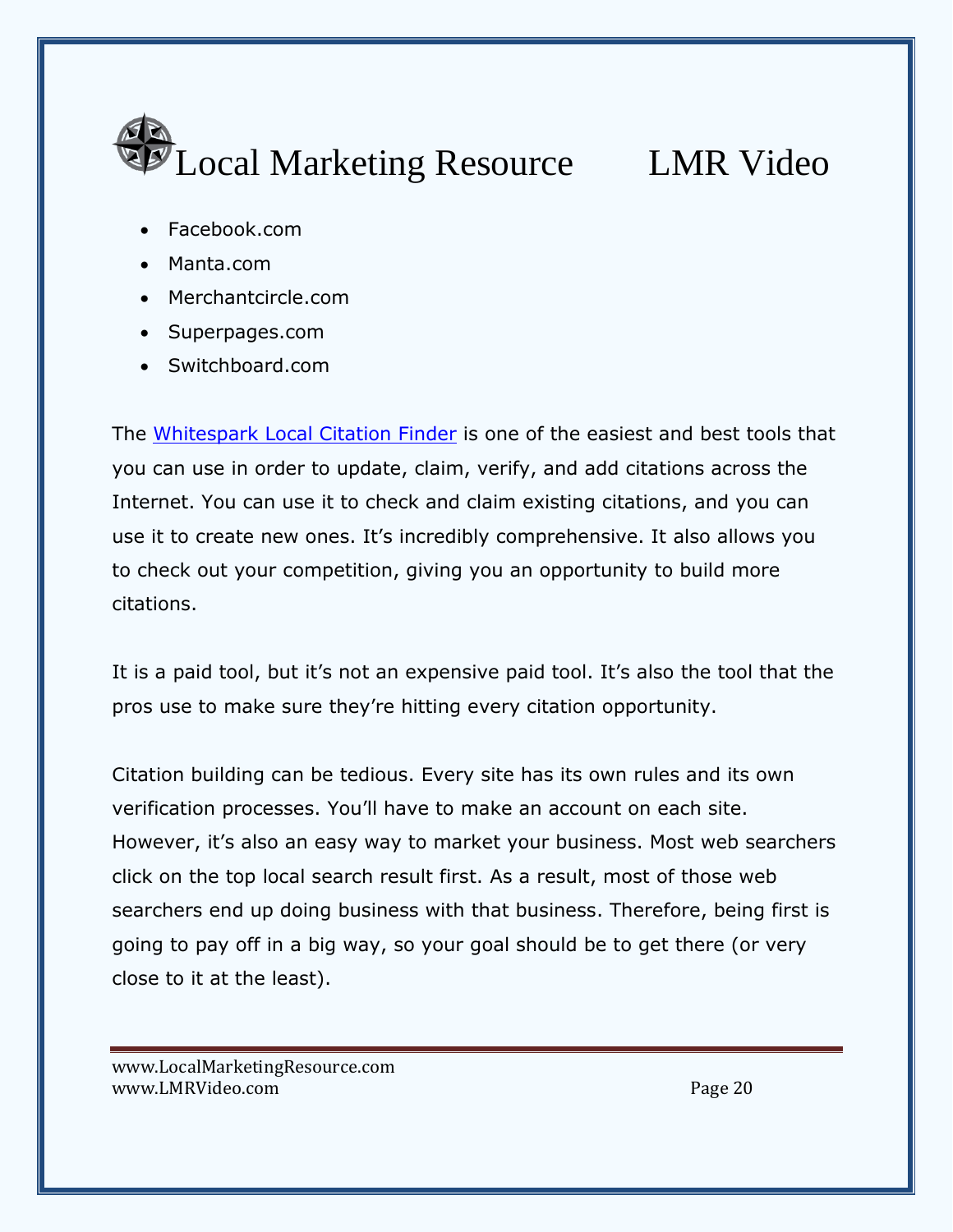

8. Kill duplicates. You'll want to find any duplicate Google My Business Pages and get rid of them. You'll also want to kill duplicates in every other directory you find as well.

9. Encourage your customers to leave reviews on your listing. Reviews are the other major ranking factor that Google My Business uses to rank your listing. Just make sure you're not offering customers incentives to do so, like discounts or free product. Usually, simply asking or reminding them is enough.

10. Use the photos and virtual tours features whenever possible. With visual content like this, consumers will be able to get a better idea of the atmosphere of your business. Plus, Google is more likely to display visual content next to your business listing in the search results. This is great, because visual content is so much more engaging and eye-catching than text alone.

# **Conclusion**

Keeping up with all of Google's changes can be confusing, even for professionals who eat, breathe, and sleep Google every single day. It can be downright frustrating for business owners who also have other products or services to worry about.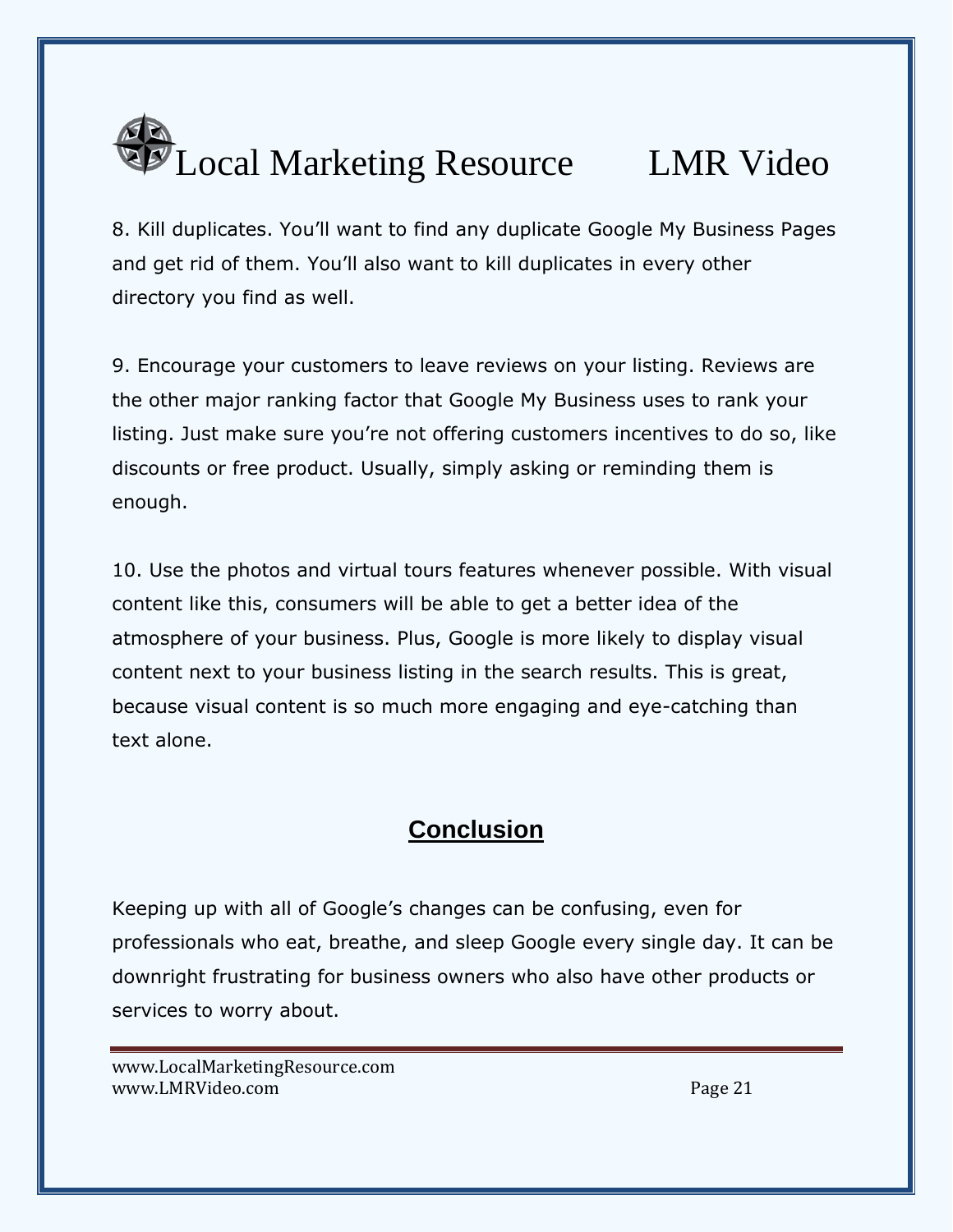



Don't feel bad if you are one of the many business owners who just doesn't have the time, energy, or interest to keep up with Google My Business (or whatever Google comes up with next).

It's a vital marketing tool, but you've got other options—you can contact me at john@localmarketingresource.com, if you need any help setting up or managing your Google My Business profile. I'll be more than happy to work with you, and to help you gather up more leads and more sales through the power of local search marketing.

We look forward to your marketing needs no matter how small or large, because marketing IS the most important effort a business must do, to gain market share and repeat clients.

This is where we shine. If you are new to online marketing, or need a better results in ROI, our consultation is always available and we do not charge for it.

Making your business shine, stand out in front of or above the competition, Local Marketing Resource is the choice to use.

Long term relationships are best in business and trust is a valuable asset.